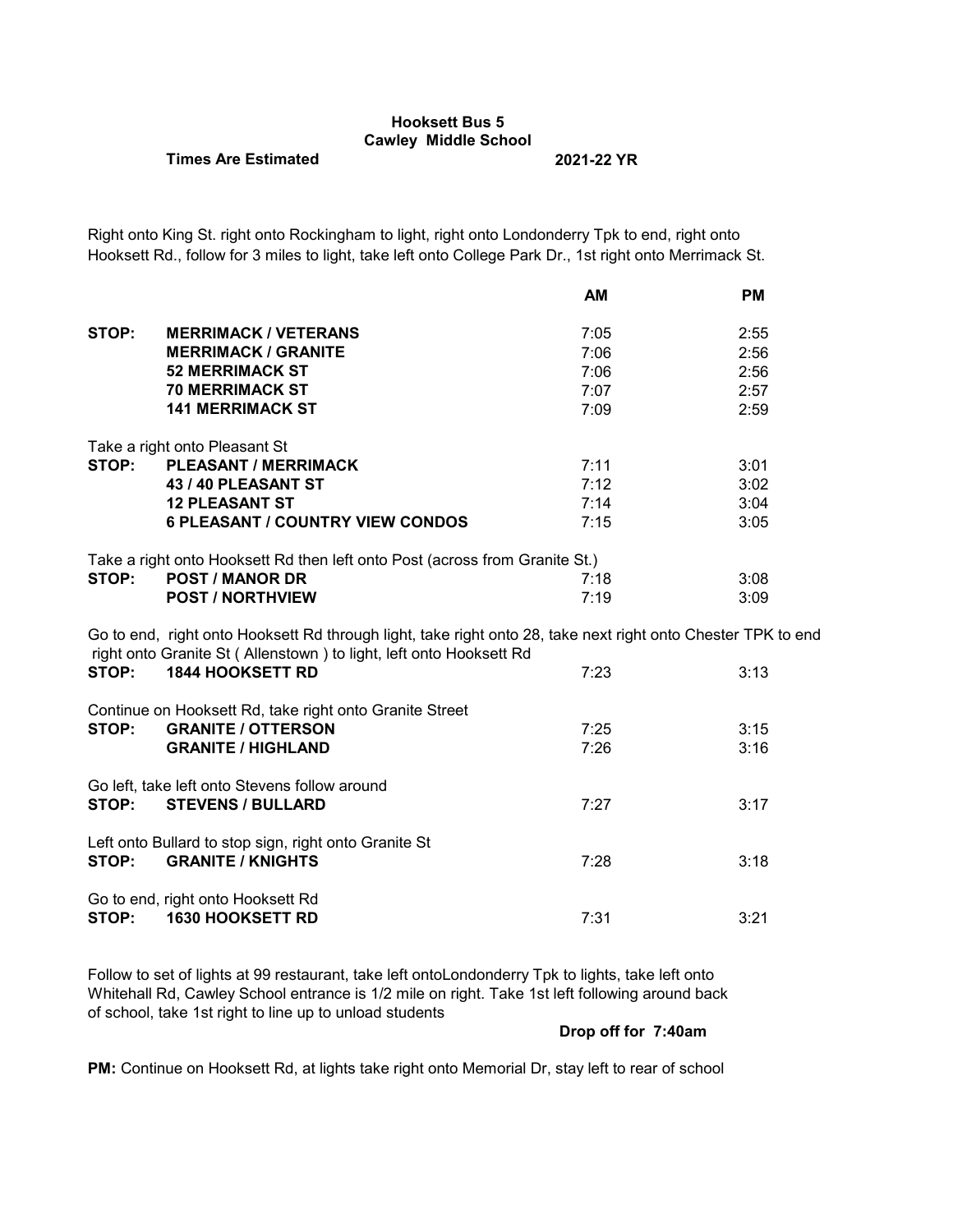### **Hooksett Bus 6 Cawley Middle School**

# **Times Are Estimated 2021-22 YR**

Right onto King St, right onto Rockingham to light, right onto Londonderry Tpk, go approx 2 miles take a left onto Zapora Rd

|                                                                |                                                                                                            | AM   | РM   |
|----------------------------------------------------------------|------------------------------------------------------------------------------------------------------------|------|------|
| STOP:                                                          | <b>3 ZAPORA DR</b>                                                                                         | 7:00 | 2:50 |
|                                                                | <b>45 ZAPORA DR</b>                                                                                        | 7:01 | 2:52 |
|                                                                |                                                                                                            |      |      |
|                                                                | Continue to end, left onto Mammoth Rd, go approx 1 mile                                                    |      |      |
|                                                                |                                                                                                            |      |      |
| STOP:                                                          | <b>MAMMOTH / RAE BROOK</b>                                                                                 | 7:04 | 2:55 |
|                                                                |                                                                                                            |      |      |
|                                                                | Take left onto Smyth Rd                                                                                    |      |      |
| STOP:                                                          | 1227 SMYTH RD                                                                                              | 7:06 | 2:56 |
|                                                                | <b>SMYTH / JACOB AVE</b>                                                                                   | 7:07 | 2:57 |
|                                                                |                                                                                                            |      |      |
|                                                                | Take a left onto Johns, left onto Fieldstone                                                               |      |      |
| STOP:                                                          | 16 FIELDSTONE RD (Neighborhood Stop)                                                                       | 7:09 | 2:59 |
|                                                                |                                                                                                            |      |      |
|                                                                | FIELDSTONE / JOHNS / BIRCHWOOD                                                                             | 7:10 | 3:00 |
|                                                                | <b>JOHNS DR / FIELDSTONE DR</b>                                                                            | 7:11 | 3:01 |
|                                                                |                                                                                                            |      |      |
|                                                                | Continue to end, take left onto Smyth Rd                                                                   |      |      |
| STOP:                                                          | 1284 SMYTH RD                                                                                              | 7:13 | 3:03 |
|                                                                |                                                                                                            |      |      |
|                                                                | Go to stop sign, take right onto Londonderry Tpk, take right onto Brookview Dr                             |      |      |
| STOP:                                                          | 64 BROOKVIEW DR (Neighborhood Stop)                                                                        | 7:17 | 3:07 |
|                                                                | <b>BROOKVIEW DR / SOPHIE CIR</b>                                                                           | 7:19 | 3:08 |
|                                                                |                                                                                                            |      |      |
|                                                                |                                                                                                            |      |      |
|                                                                | Back in to Sophie Cir to reverse direction back down Brookview Dr to stop sign, left onto Londonderry Tpk, |      |      |
|                                                                | take right onto Joanne Dr                                                                                  |      |      |
| STOP:                                                          | <b>JOANNE / CINDY</b>                                                                                      | 7:23 | 3:12 |
|                                                                |                                                                                                            |      |      |
|                                                                | Take right onto Cindy, next left onto Helen                                                                |      |      |
| STOP:                                                          | <b>HELEN / MARCEL WAY</b>                                                                                  | 7:24 | 3:13 |
|                                                                |                                                                                                            |      |      |
|                                                                | At stop sign take left onto Joanne to end. Cross over to Smyth Rd, take right onto Prescott Heights        |      |      |
|                                                                | STOP: PRESCOTT HEIGHTS / ROCK FOREST                                                                       | 7:27 | 3:17 |
|                                                                |                                                                                                            |      |      |
|                                                                |                                                                                                            |      |      |
|                                                                | Continue to end, take left onto Morrill Rd, right onto Debbie St                                           |      |      |
| STOP:                                                          | <b>DEBBIE / AUTUMN RUN</b>                                                                                 | 7:29 | 3:19 |
|                                                                |                                                                                                            |      |      |
|                                                                | Take a right onto Autumn Run                                                                               |      |      |
| STOP:                                                          | <b>AUTUMN RUN / SUMMERFARE</b>                                                                             | 7:30 | 3:20 |
|                                                                | (Any students who live from house #'s 28 to 15 will go to this stop)                                       |      |      |
|                                                                |                                                                                                            |      |      |
|                                                                | Take a left onto Summerfare                                                                                |      |      |
| STOP:                                                          | <b>SUMMERFARE / SUNBURST</b>                                                                               | 7:31 | 3:21 |
|                                                                |                                                                                                            |      |      |
|                                                                | <b>SUMMERFARE / SUNBURST</b>                                                                               | 7:32 | 3:22 |
|                                                                | <b>SUMMERFARE / SPRINGWOOD</b>                                                                             | 7:33 | 3:23 |
|                                                                |                                                                                                            |      |      |
| Take a right onto Springwood. At stop sign, right onto Zapora, |                                                                                                            |      |      |
| STOP:                                                          | 28 ZAPORA DR                                                                                               | 7:36 | 3:26 |
|                                                                |                                                                                                            |      |      |

Go to end, left onto Londonderry TPK to lights. Right onto Whitehall Rd, Cawley School entrance 1/2 mile on right

**Drop off for 7:40am**

**PM** From Cawley School: take a left out of Cawley, at lights take a left onto (Londonderry Tpk), right onto Zapora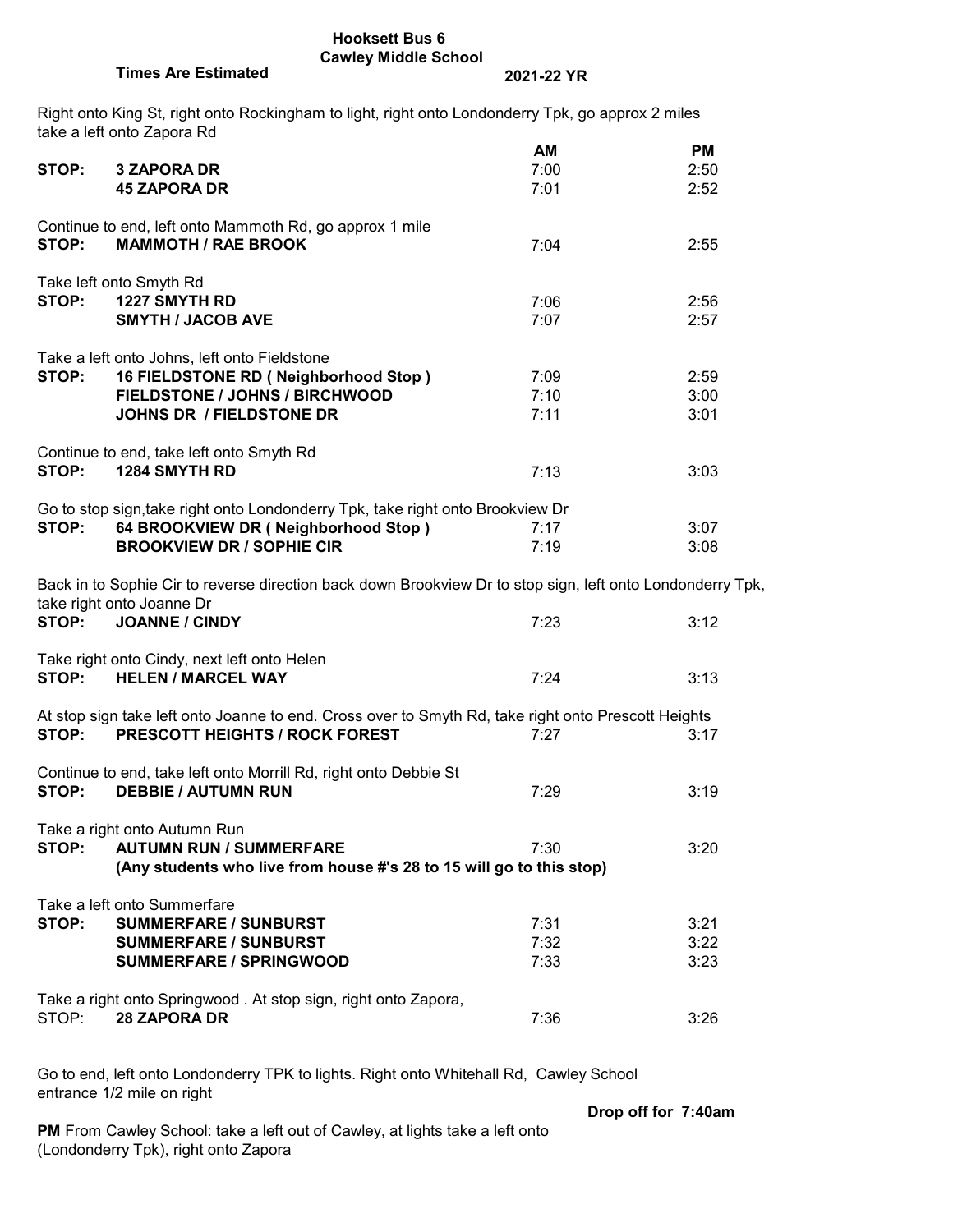### **Hooksett Bus 7 Cawley Middle School**

**Times Are Estimated 2021-22 YR**

|       | Right onto King St to stop sign, right onto Rockingham Rd to lights, right onto Londonderry Tpk, right onto Auburn Rd | AM   | <b>PM</b> |
|-------|-----------------------------------------------------------------------------------------------------------------------|------|-----------|
| STOP: | <b>AUBURN / WOODSTONE</b>                                                                                             | 7:10 | 2:40      |
|       | <b>AUBURN / SARGENT</b>                                                                                               | 7:10 | 2:40      |
|       | <b>AUBURN / QUARRY</b>                                                                                                | 7:11 | 2:41      |
|       | Take left onto Quarry                                                                                                 |      |           |
| STOP: | <b>6 QUARRY RD</b>                                                                                                    | 7:12 | 2:42      |
|       | <b>QUARRY / PARK</b>                                                                                                  | 7:14 | 2:43      |
|       | Right onto Park LN                                                                                                    |      |           |
| STOP: | <b>PARK / JAIME</b>                                                                                                   | 7:15 | 2:44      |
|       | <b>PARK / GAILOR LN</b>                                                                                               | 7:15 | 2:44      |
|       | Take a left onto Hills Rd                                                                                             |      |           |
| STOP: | HILLS / GARDEN SONG (1st ent)                                                                                         | 7:17 | 2:46      |
|       | Take a right onto Gailor Lane                                                                                         |      |           |
| STOP: | <b>GAILOR / CARMEL WY</b>                                                                                             | 7:18 | 2:47      |
|       | <b>GAILOR / LEGACY</b>                                                                                                | 7:18 | 2:47      |
|       | Take a right onto Legacy Dr.                                                                                          |      |           |
| STOP: | <b>LEGACY / CARRIAGE</b>                                                                                              | 7:19 | 2:48      |
|       | Continue straight on Legacy which turns into Farmer                                                                   |      |           |
| STOP: | <b>FARMER / HERITAGE</b>                                                                                              | 7:21 | 2:50      |
|       | <b>FARMER / SPRUCE CT</b>                                                                                             | 7:21 | 2:50      |
|       | <b>FARMER / MISTY</b>                                                                                                 | 7:22 | 2:51      |
|       | <b>FARMER / BARBERRY</b>                                                                                              | 7:22 | 2:51      |
|       | <b>54 FARMER RD</b>                                                                                                   | 7:23 | 2:52      |
|       | <b>FARMER / GREYSTONE</b>                                                                                             | 7:23 | 2:52      |
|       | <b>FARMER / WHITEHALL TERRACE</b>                                                                                     | 7:24 | 2:53      |

Continue to stop sign, take right onto Londonderry Tpk

Continue to light, take right onto Whitehall Rd. Cawley Middle School entrance is 1/2 mile on right. Take 1st left following around back of school, take 1st right to line up to unload students

## **Drop off for 7:40am**

**PM:**Continue to lights, take left onto Whitehall Rd, continue across Hooksett Rd, take left onto Sherwood, right into Underhill. Pick up in circle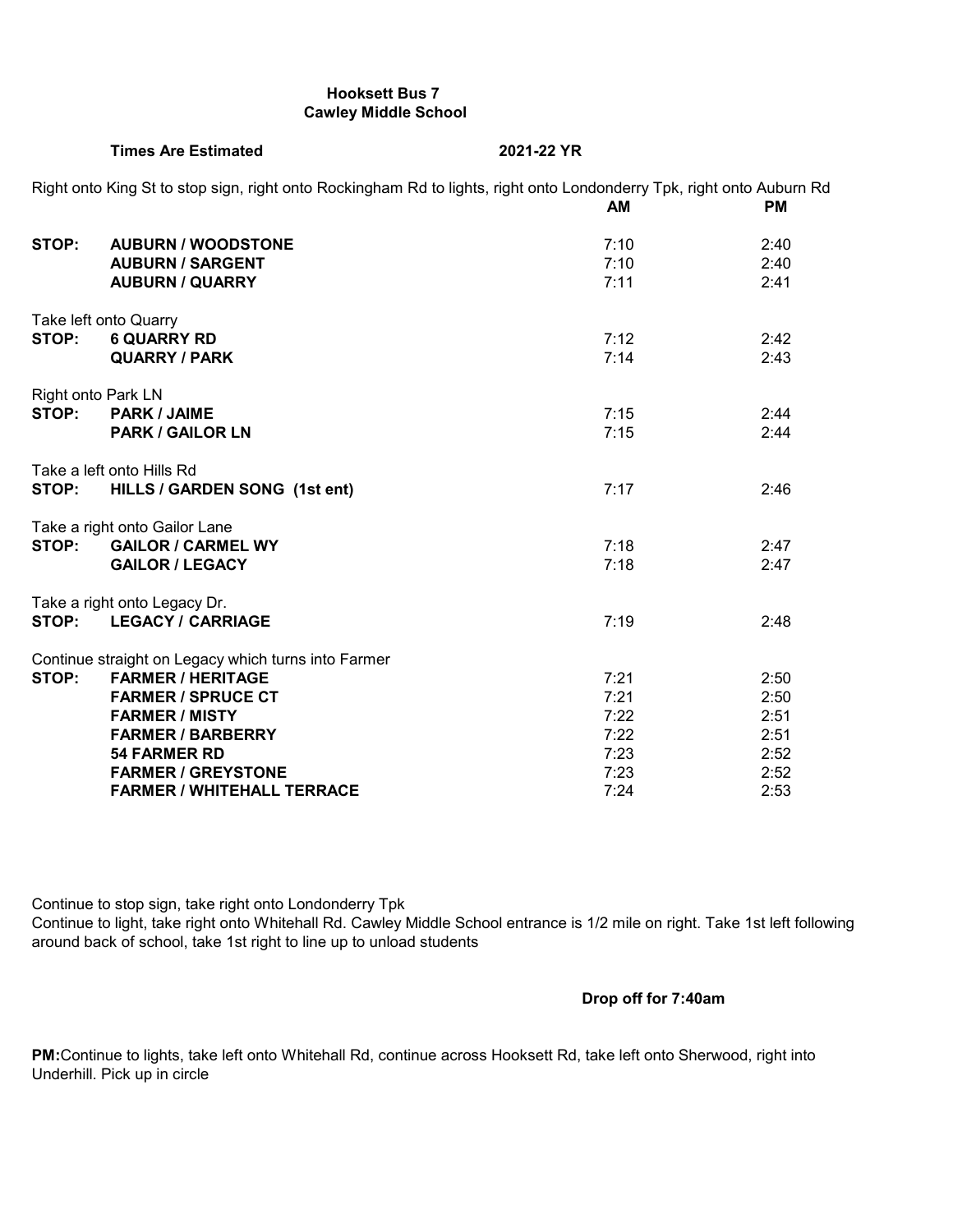#### **Hooksett Bus 8 Cawley Middle School**

|                                                                | <b>Cawley Mildule Scribol</b>                                                                                                                                         |            |      |
|----------------------------------------------------------------|-----------------------------------------------------------------------------------------------------------------------------------------------------------------------|------------|------|
|                                                                | <b>Times Are Estimated</b>                                                                                                                                            | 2021-22 YR |      |
|                                                                | Right out of lot, right onto Rockingham to light, left onto Londonderry Tpk, right onto Rte 101 W, bear right onto<br>Rte 93 N, take exit 11, right onto Hackett Hill |            |      |
|                                                                |                                                                                                                                                                       | AM         | PM   |
| STOP:                                                          | Right onto Sawhill, take left follow around Sawhill<br><b>CUT OUT ON RIGHT</b>                                                                                        | 6:55       | 2:55 |
|                                                                |                                                                                                                                                                       |            |      |
| STOP:                                                          | Continue to stop sign, right onto Hackett Hill, take next right onto So. Bow Rd<br>S. BOW / MOUNTAIN VIEW / ROY                                                       | 6:59       | 2:59 |
|                                                                | Take left onto Roy Rd                                                                                                                                                 |            |      |
| STOP:                                                          | <b>ROY / ALMEDA</b>                                                                                                                                                   | 7:00       | 3:00 |
|                                                                | Continue straight on Roy, left onto Pearl                                                                                                                             |            |      |
| STOP:                                                          | <b>PEARL / QUIMBY MT</b>                                                                                                                                              | 7:02       | 3:02 |
|                                                                |                                                                                                                                                                       |            |      |
|                                                                | Follow to end, right onto Roy, left onto Almeda                                                                                                                       |            |      |
| STOP:                                                          | ALMEDA / S. BOW                                                                                                                                                       | 7:05       | 3:05 |
|                                                                |                                                                                                                                                                       |            |      |
| STOP:                                                          | Take right onto S. Bow, take next right onto Mason, 1st right onto Orchard<br><b>ORCHARD / VIEWPOINT</b>                                                              | 7:07       | 3:07 |
|                                                                |                                                                                                                                                                       |            |      |
|                                                                | Take left onto Viewpoint                                                                                                                                              |            |      |
| STOP:                                                          | <b>VIEWPONT / HILLTOP / MASON</b>                                                                                                                                     | 7:07       | 3:07 |
|                                                                |                                                                                                                                                                       |            |      |
|                                                                | Take left onto Mason to stop sign, right onto S. Bow                                                                                                                  |            |      |
| STOP:                                                          | <b>S. BOW / MORNINGSIDE</b>                                                                                                                                           | 7:08       | 3:08 |
|                                                                |                                                                                                                                                                       |            |      |
|                                                                | Go to stop sign, right onto Hackett Hill, 2nd right onto Goffstown Rd                                                                                                 |            |      |
| STOP:                                                          | (20th Skeet & Clay Club)<br>100 GOFFSTOWN                                                                                                                             | 7:11       | 3:11 |
|                                                                |                                                                                                                                                                       |            |      |
|                                                                | Turn into Skeet Club making u-turn around sign to reverse direction                                                                                                   |            |      |
| STOP:                                                          | <b>67 GOFFSTOWN RD</b>                                                                                                                                                | 7:12       | 3:12 |
|                                                                | <b>23 GOFFSTOWN RD</b>                                                                                                                                                | 7:13       | 3:13 |
|                                                                | <b>13 GOFFSTOWN RD</b>                                                                                                                                                | 7:14       | 3:14 |
|                                                                |                                                                                                                                                                       |            |      |
| STOP:                                                          | Continue to stop sign take left onto Hackett Hill, take next right onto Cross Rd<br>73 CROSS RD                                                                       | 7:17       | 3:17 |
|                                                                |                                                                                                                                                                       |            |      |
| Continue on Cross Rd to stop sign, take right onto W. River Rd |                                                                                                                                                                       |            |      |
| STOP:                                                          | W. RIVER RD / GOSSELIN                                                                                                                                                | 7:21       | 3:21 |
|                                                                |                                                                                                                                                                       |            |      |

**AM**: At 3rd light take left onto RTE 93 S to exit 9 N, follow onto Hooksett Rd, go approx 1 mile, take right onto Whitehall Rd, continue through lights, Cawley School entrance 1/2 mile on right

## **Drop off for 7:40 am**

**PM to first stop:** From Cawley go left onto Whitehall Rd, to 2nd set of lights, left onto Hooksett rd, go right onto 93 N to exit 11, right onto Hackett Hill

**PM :** From last stop continue on W. River Rd, take right into Irving station follow around back, left at stop sign to light, left onto W. River Rd, follow W. River to light, bearing right, cross over bridge to light, bearing right onto Hooksett Rd to lights, take right onto Memorial drive. Stay left to back of school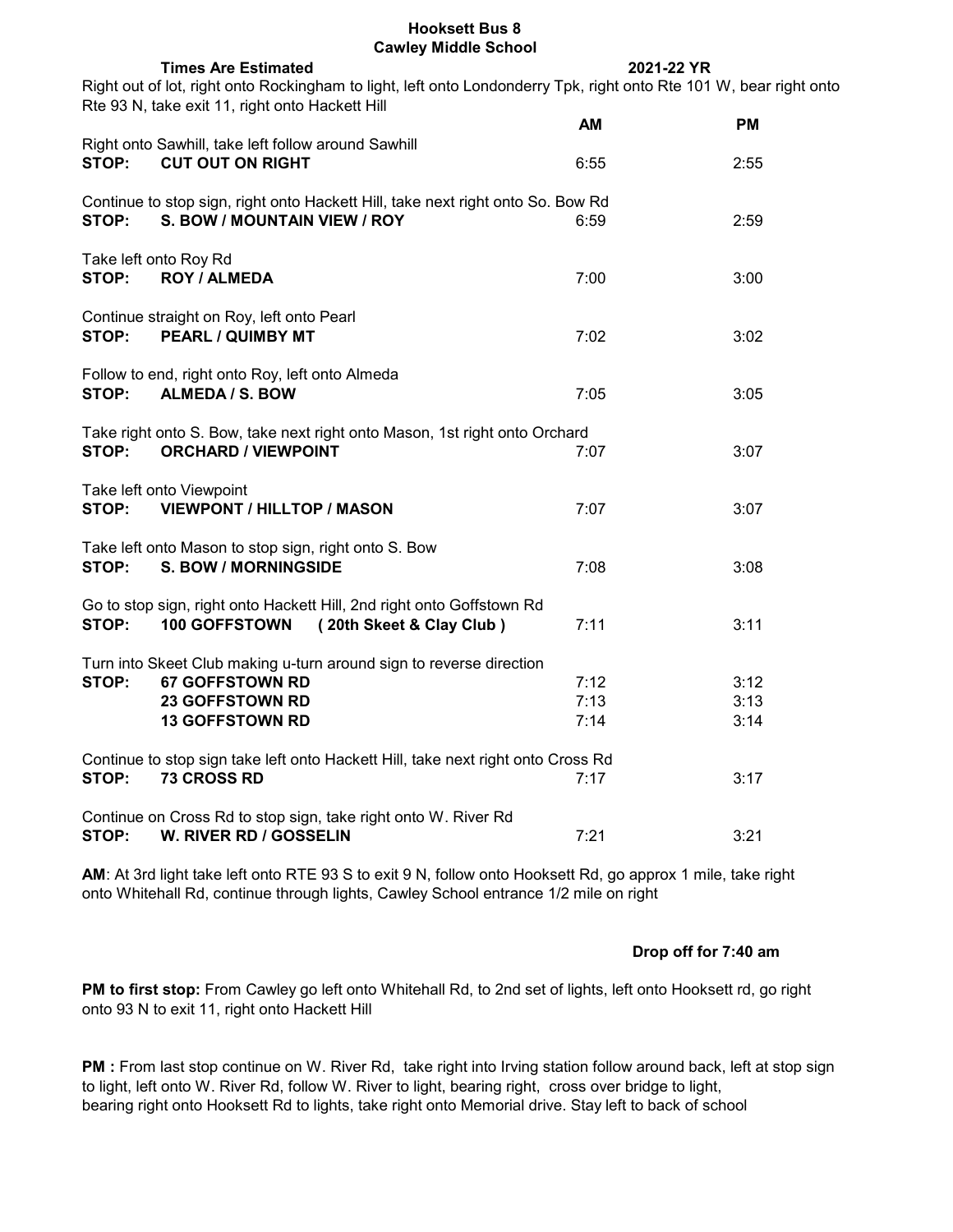|            | <b>Hooksett Bus 9</b><br><b>Cawley Middle School</b>                                                                    |            |           |  |
|------------|-------------------------------------------------------------------------------------------------------------------------|------------|-----------|--|
|            | <b>Times Are Estimated</b>                                                                                              | 2021-22 YR |           |  |
|            | Right onto King St, right onto Rockingham Rd to lights, right onto Londonderry Tpk., straight through lights            |            |           |  |
|            |                                                                                                                         | АM         | <b>PM</b> |  |
| STOP:      | <b>LONDONDERRY TPK / MALLARD</b>                                                                                        | 7:00       | 2:40      |  |
|            | Continue on Londonderry Tpk to end, right onto Hooksett Rd, at 2nd set of lights take a right onto Lindsay Rd.          |            |           |  |
| STOP:      | <b>LINDSAY / VIRGINIA</b>                                                                                               | 7:05       | 2:45      |  |
|            | <b>LINDSAY / NANCY</b>                                                                                                  | 7:05       | 2:45      |  |
|            | Take a left onto Nancy Ln                                                                                               |            |           |  |
| STOP:      | <b>NANCY / JULIA</b>                                                                                                    | 7:06       | 2:46      |  |
|            | Take a right onto Julia Dr, left onto Stirling                                                                          |            |           |  |
| STOP:      | <b>STIRLING / LENNOX</b>                                                                                                | 7:07       | 2:47      |  |
|            | <b>STIRLING / THISTLE</b>                                                                                               | 7:07       | 2:47      |  |
|            | Follow Stirling around to stop sign:                                                                                    |            |           |  |
| STOP:      | <b>STIRLING / LINDSAY / LENNOX</b>                                                                                      | 7:08       | 2:48      |  |
|            | Take a left onto Lindsay                                                                                                |            |           |  |
| STOP:      | <b>LINDSAY / JULIA</b>                                                                                                  | 7:09       | 2:49      |  |
|            | Continue on Lindsay Rd. to lights, left onto Hooksett Rd, Take right onto Benton Rd to end, right onto Martins Ferry Rd |            |           |  |
| STOP:      | <b>MARTINS FERRY / CEMETERY</b>                                                                                         | 7:14       | 2:54      |  |
|            | Take next left onto Sherwood                                                                                            |            |           |  |
| STOP:      | <b>SHERWOOD / CAMELOT</b>                                                                                               | 7:15       | 2:55      |  |
|            | <b>SHERWOOD / LANCELOT</b>                                                                                              | 7:15       | 2:55      |  |
|            | Take left on Sherwood to end, take right onto Martins Ferry Rd                                                          |            |           |  |
| STOP:      | <b>MARTINS FERRY / MCALLISTER</b>                                                                                       | 7:17       | 2:57      |  |
|            | Take a right onto Hooksett Rd                                                                                           |            |           |  |
| STOP:      | 1180 HOOKSETT RD (MANCH. MANOR)                                                                                         | 7:19       | 2:59      |  |
|            | <b>HOOKSETT / ZACHARY</b>                                                                                               | 7:20       | 3:00      |  |
|            | <b>HOOKSETT RD / LEONARD ST</b>                                                                                         | 7:21       | 3:01      |  |
|            | Continue on Hooksett road under overpass to light, right onto Campbell, right onto Bicentennial                         |            |           |  |
| STOP:      | <b>BICENTENNIAL / ARAH</b>                                                                                              | 7:26       | 3:06      |  |
|            | <b>BICENTENNIAL / BARTLETT</b>                                                                                          | 7:26       | 3:06      |  |
|            | Take right right onto Donati                                                                                            |            |           |  |
| STOP:      | <b>DONATI / RIDGEVIEW</b>                                                                                               | 7:29       | 3:09      |  |
| W. Stearns | Continue straight, around sharp corner turns into W. Alice, take right onto Bell Ave, right onto                        |            |           |  |
| STOP:      | <b>W. STERNS / RED OAK</b>                                                                                              | 7:32       | 3:12      |  |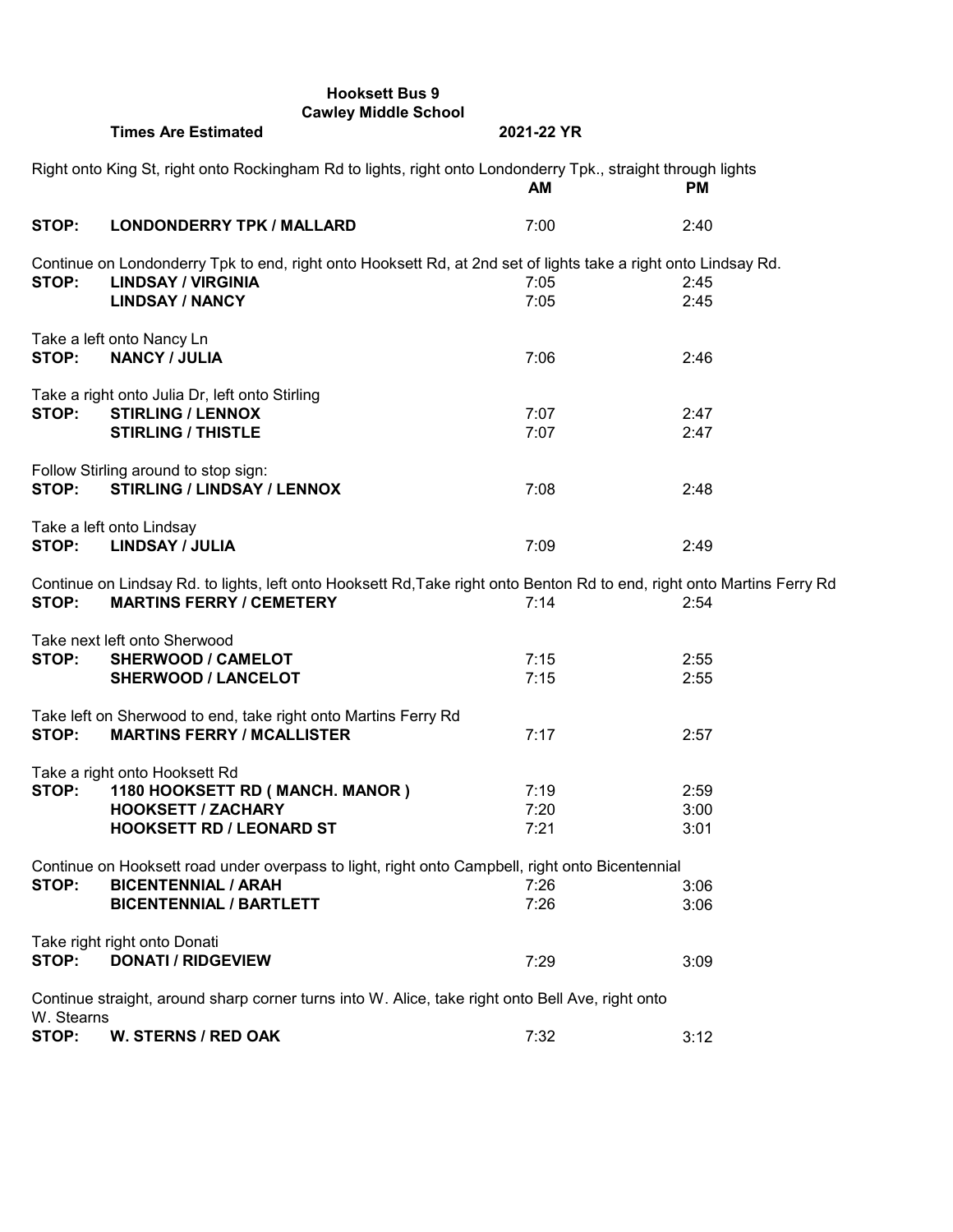## **CONTINUED**

## **H-9 Continued**

| Continue around circle follow back down, left back onto Bell, right onto W. Alice. Continue straight<br>at lights onto Alice Ave, take a right onto Coaker Ave. |      |  |  |
|-----------------------------------------------------------------------------------------------------------------------------------------------------------------|------|--|--|
|                                                                                                                                                                 |      |  |  |
| 7:35                                                                                                                                                            | 3:15 |  |  |
|                                                                                                                                                                 |      |  |  |
|                                                                                                                                                                 |      |  |  |
| 7:36                                                                                                                                                            | 3:16 |  |  |
|                                                                                                                                                                 |      |  |  |

Take left onto Alice to light, right onto Hooksett Rd

Continue to 2nd light, take right onto Whitehall Rd, continue through lights, Cawley school entrance 1/2 mile on right. Take 1st left following around back of school, 1st right to line up to unload students

**Drop off for 7:40am**

**PM to first stop:** From Cawley take a left onto Whitehall Rd, right onto Londonderry Tpk,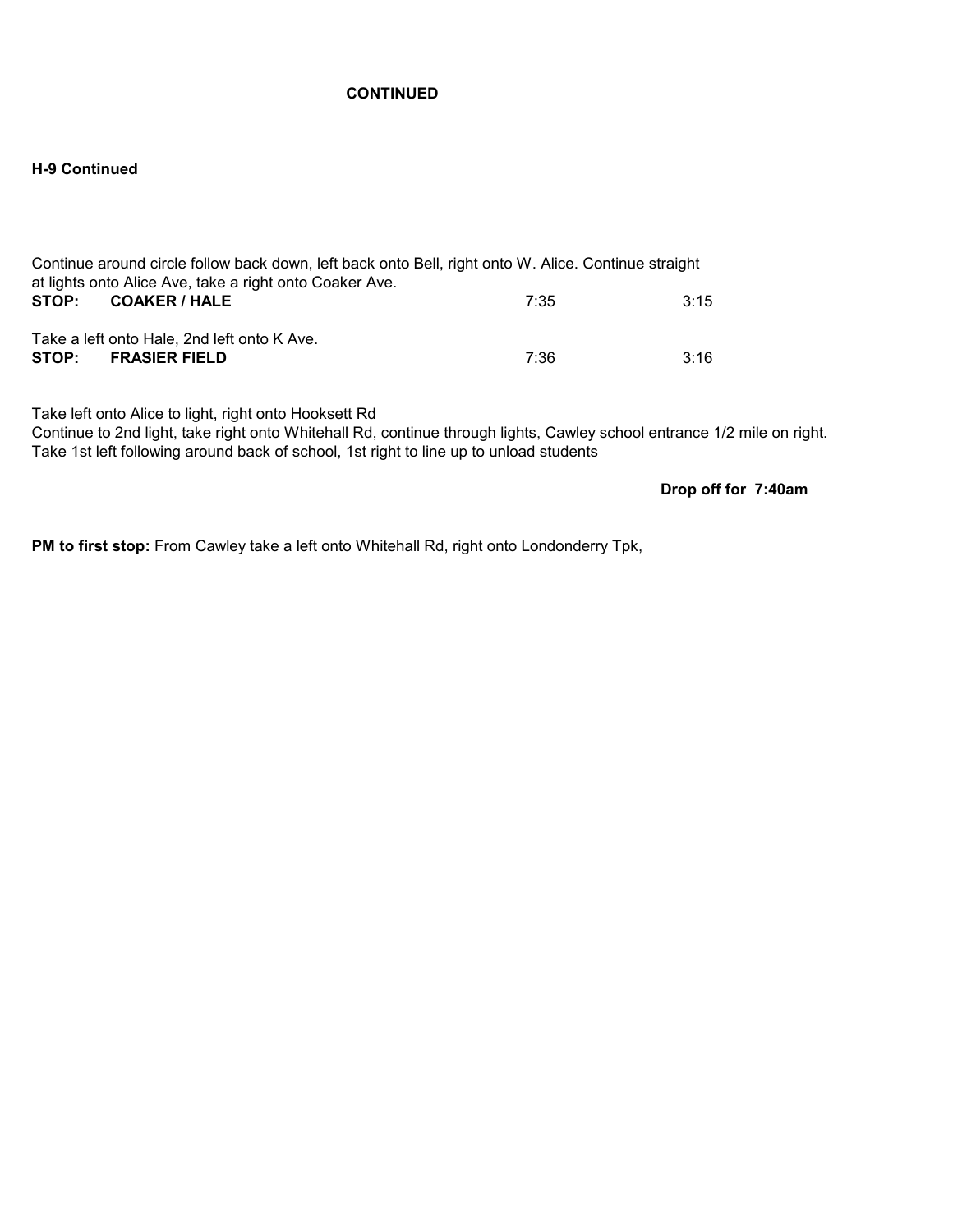### **Hooksett Bus 10 Cawley Middle School**

#### **Times Are Estimated 2021-22 YR**

Right on King St, right on Rockingham Rd. to lights, right onto Londonderry Tpk to lights, right onto Whitehall

| STOP: | <b>37 WHITEHALL RD</b>                                        | 7:05   | 2:45  |
|-------|---------------------------------------------------------------|--------|-------|
|       | <b>WHITEHALL / HARMONY</b>                                    | 7:05   | 2:45  |
|       | <b>AM</b><br><b>WHITEHALL / BERRY HILL</b>                    | 7:06   | ***** |
|       | <b>WHITEHALL / DORIS</b>                                      | 7:06   | 2:46  |
|       | <b>WHITEHALL / WHITEHALL TERR</b>                             | 7:07   | 2:47  |
|       | Take a right onto Evelyn                                      |        |       |
| STOP: | <b>EVELYN / ALDERWOOD</b>                                     | 7:09   | 2:49  |
|       | Continue to stop sign                                         |        |       |
| STOP: | <b>EVELYN / LAUREL</b>                                        | 7:10   | 2:50  |
|       | Take left onto Laurel to stop sign, right onto Whitehall Rd   |        |       |
| STOP: | <b>219 WHITEHALL RD</b>                                       | 7:13   | 2:53  |
|       | <b>331 WHITEHALL RD</b>                                       | 7:14   | 2:54  |
|       | <b>WHITEHALL / CHESTER TPK</b>                                | 7:15   | 2:55  |
|       | <b>367 WHITEHALL RD</b>                                       | 7:16   | 2:56  |
|       | <b>381 WHITEHALL RD</b>                                       | 7:17   | 2:57  |
|       | Take a left onto Andrea Ave                                   |        |       |
| STOP: | <b>ANDREA / CLAY</b>                                          | 7:18   | 2:58  |
|       | Continue on Andrea follow around to cut-out on right          |        |       |
| STOP: | <b>ANDREA / CUT OUT</b>                                       | 7:20   | 3:00  |
|       | Continue on Andrea to stop sign, take right onto Whitehall Rd |        |       |
| STOP: | <b>WHITEHALL / CHESTER TPK</b>                                | 7:22   | 3:02  |
|       | <b>240 WHITEHALL RD</b>                                       | 7:23   | 3:03  |
|       | Take a right onto Casey                                       |        |       |
| STOP: | <b>CASEY / FARRWOOD</b>                                       | 7:27   | 3:07  |
|       | Take right on Farrwood                                        |        |       |
|       | STOP: CUT OUT (FIRE HYDRANT) ON RIGHT                         | 7:29   | 3:09  |
|       | <b>FARRWOOD DR / WHITEHALL</b>                                | 7:31   | 3:11  |
|       | Take right onto Whitehall Rd                                  |        |       |
| STOP: | <b>WHITEHALL / HERON VIEW</b>                                 | 7:34   | 3:14  |
|       | <b>WHITEHALL / BERRY HILL</b><br><b>PM</b>                    | $****$ | 3:16  |

Cawley school entrance up on left about 1/4 mile, take 1st left to follow around back of school, 1st right to line up to unload students

## **Drop off for 7:40 am**

**PM:** From Cawley take left onto Whitehall Rd, first left onto Whitehall Terr to end, right onto Farmer Rd to end, right onto Londonderry Tpk. to lights, take right onto Whitehall Rd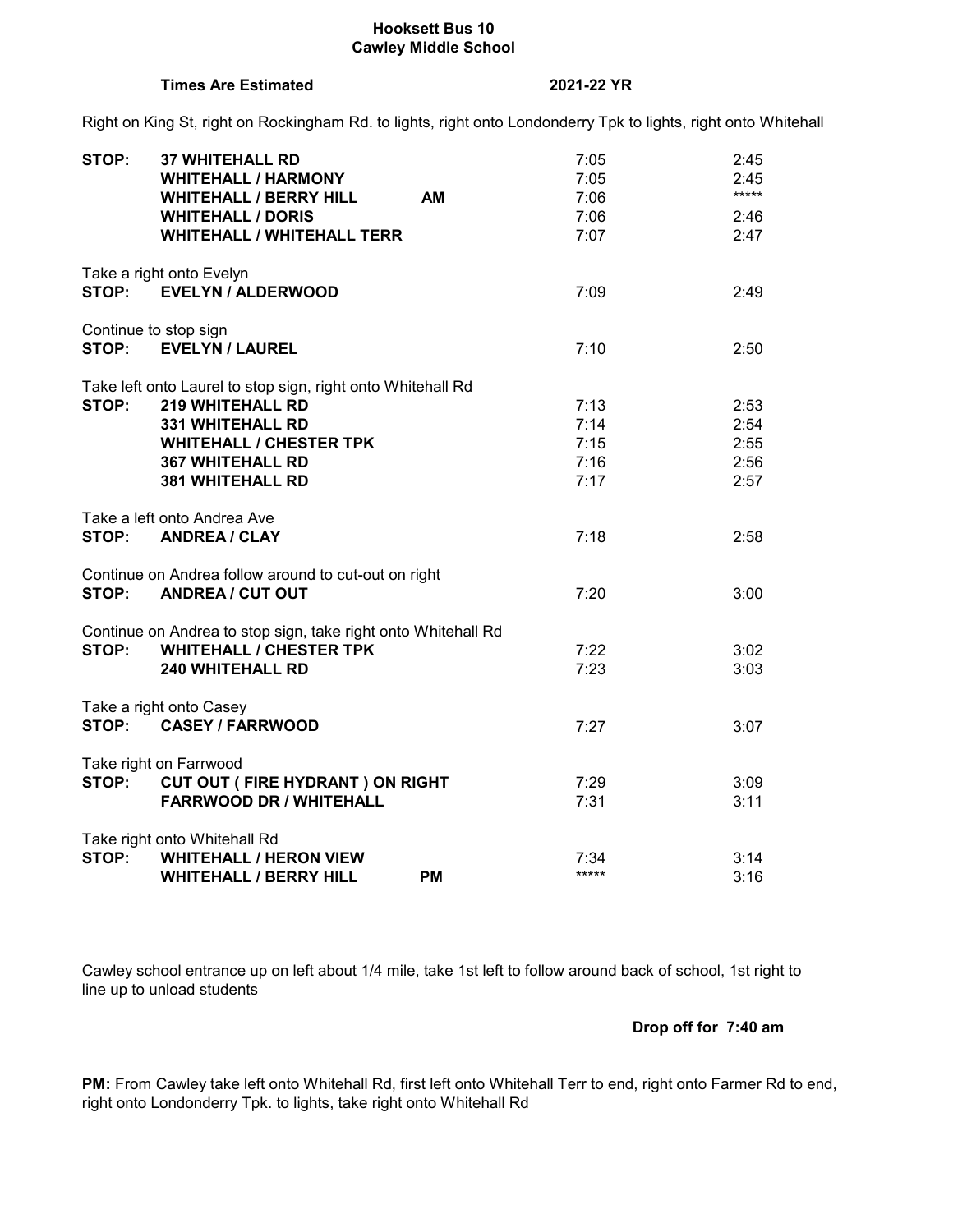## **Hooksett Bus 12 Cawley Middle School**

|       | <b>Times Are Estimated</b>                                                                             | 2021-22 YR        |                   |
|-------|--------------------------------------------------------------------------------------------------------|-------------------|-------------------|
|       | Right onto King St, right onto Rockingham, right onto Londonderry Tpk to light, left onto Whitehall Rd |                   |                   |
| STOP: | <b>WHITEHALL / HARVEST</b>                                                                             | <b>AM</b><br>7:05 | <b>PM</b><br>2:42 |
|       |                                                                                                        |                   |                   |
| STOP: | Take left onto Harvest<br><b>13 HARVEST RD</b>                                                         | 7:06              | 2:43              |
|       | Continue around onto Monroe                                                                            |                   |                   |
| STOP: | <b>MONROE / LINCOLN</b>                                                                                | 7:07              | 2:44              |
|       | <b>MONROE / MADISON</b>                                                                                | 7:07              | 2:44              |
|       | Right onto Madison, right onto Londonderry Tpk                                                         |                   |                   |
| STOP: | <b>LONDONDERRY TPK / WAYNES WAY</b>                                                                    | 7:10              | 2:47              |
|       | Take a right onto Smyth Rd, right onto Prescott Heights, right onto Morrill Rd                         |                   |                   |
| STOP: | <b>MORRILL / BEACON HILL</b>                                                                           | 7:14              | 2:51              |
|       |                                                                                                        |                   |                   |
|       | Left onto Autumn Run,                                                                                  |                   |                   |
|       | <b>AUTUMN RUN / WINTER</b>                                                                             | 7:15              | 2:52              |
|       | Take a left onto Winter                                                                                |                   |                   |
| STOP: | <b>WINTER / AUTUMN RUN</b>                                                                             | 7:16              | 2:53              |
|       | (Any students who live in house #'s 50 to 29 will go to this stop)                                     |                   |                   |
|       | Take a right onto Autumn Run, right onto Morrill Rd                                                    | 7:18              | 2:55              |
| STOP: | <b>MORRILL / DEBBIE / WIMBLEDON HEIGHTS</b>                                                            | 7:19              | 2:56              |
|       | <b>MORRILL / FOREST HILL</b>                                                                           | 7:20              | 2:57              |
|       | <b>MORRILL / ARTHUR</b>                                                                                |                   |                   |
|       | At stop sign take a left onto Mammoth Rd                                                               |                   |                   |
| STOP: | <b>CARRINGTON FARMS APTS (1st Drvwy)</b>                                                               | 7:21              | 2:58              |
|       | <b>100 MAMMOTH RD</b>                                                                                  | 7:22              | 2:59              |
|       | <b>92 MAMMOTH RD</b>                                                                                   | 7:23              | 3:00              |
|       | <b>MAMMOTH / SILVER</b>                                                                                | 7:24              | 3:01              |
|       | Take a left onto Golden Gate Dr                                                                        |                   |                   |
| STOP: | 26 GOLDEN GATE DR (Neigborhood Stop)                                                                   | 7:26              | 3:03              |
|       | <b>GOLDEN GATE / CASTLE</b>                                                                            | 7:27              | 3:04              |
|       | Take a left onto Castle Dr.                                                                            |                   |                   |
| STOP: | <b>CASTLE / MAMMOTH</b>                                                                                | 7:30              | 3:07              |
|       |                                                                                                        |                   |                   |
| STOP: | Right onto Mammoth Rd<br><b>51 MAMMOTH RD</b>                                                          | 7:31              | 3:08              |
|       | <b>69 MAMMOTH RD</b>                                                                                   | 7:32              | 3:09              |
|       | <b>77 MAMMOTH RD</b>                                                                                   | 7:32              | 3:09              |
|       | <b>99 MAMMOTH RD</b>                                                                                   | 7:33              | 3:10              |

Take right onto Zapora to end, left onto Londonderry Tpk to light, take right onto Whitehall Rd. Cawley School is 1/2 mile on right, take 1st left to follow around back of school, 1st right to line up to unload students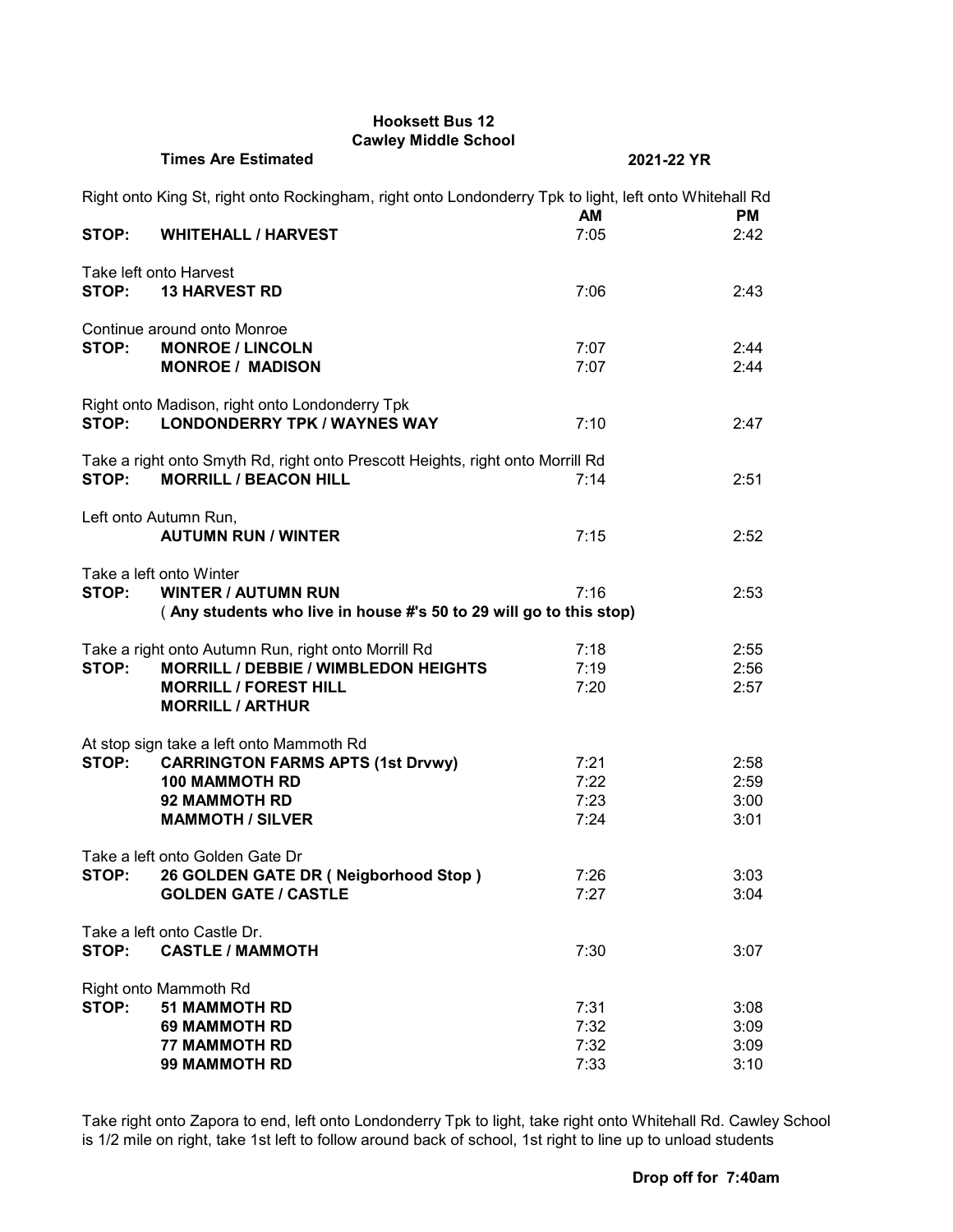## **Hooksett Bus 13 Cawley Middle School**

**Times Are Estimated 2021-22 YR** Right onto King, right onto Rockingham , left onto Londonderry Tpk, right onto Rte 101 W, bear right onto Rte 93 N, take exit 10, take a left onto W. River Rd, through lights, take left onto Goonan swing around island **AM PM STOP: GOONAN / KIMBALL / W. RIVER** 6:45 6:45 2:55 Take right onto W. River Rd, at 3rd light bear right onto Quality Dr<br>STOP: OUALITY DR / AMAZON WAREHOUSE **STOP: QUALITY DR / AMAZON WAREHOUSE** 6:48 2:58 Continue to Cul-De-Sac to reverse direction back to W. River Rd, right onto W. River Rd<br>STOP: W. RIVER / SUNRISE **W. RIVER / SUNRISE** 6:51 6:51 2:59<br> **W. RIVER / SCOTT AVE (1st Ent)** 6:51 6:51 2:59 **W. RIVER / SCOTT AVE (1st Ent) W. RIVER / MEADOWCREST** 6:52 3:00 **W. RIVER / BAYVIEW TERR** 6:53 **W. RIVER / EDGEWATER** 6:56 6:56 3:03 **493 W. RIVER RD** 6:56 3:03 Go to top of hill, turn around on the right at dirt area to reverse direction **STOP: THE RESIDENCES / WINDSOR TERRACE** 6:55 3:05<br>(512 W.River Rd) (502 W. River Rd)  $(512 W.River Rd)$ Right onto Pinnacle St, 2nd left onto Donald to end, right onto Vista **STOP: VISTA / SUMMIT** 6:57 3:07 Go to stop sign, take right onto Pinnacle **STOP: PINNACLE / BIRCH HILL** 6:59 3:08 Continue to end, right onto W. River Rd , take next right onto Hackett Hill **STOP: 104 HACKETT HILL RD** 7:04 7:04 3:12 **128 A HACKETT HILL RD 7:05 3:13** Take 2nd right onto Corriveau Dr **STOP: CORRIVEAU / VALLEYVIEW 7:08 7:08 3:16 POINT OF CUL-DE-SAC** 7:10 **3:17** Continue back down Corriveau to end, take right onto Hackett Hill, left onto Poore Rd, right continuing on Poore road to end, right onto Hackett Hill Rd

| STOP: HACKETT HILL / BRIAR CT | 7.17 | 3:24 |
|-------------------------------|------|------|
| <b>343 HACKETT HILL RD</b>    | 7:18 | 3:25 |

Continue on Hackett Hill, take right onto Cross Rd to end, right onto W. River Rd to 3rd light, left onto RTE 93 S to exit 9N follow onto Hooksett Rd, go approx 1 mile, take right onto Whitehall Rd, continue throught lights, Cawley School entrance 1/2 mile on right

### **Drop off for 7:40am**

**PM:** follow Hackett Hill to end, left onto W. River Rd, bear right at light, cross over bridge to light, bear right onto Hooksett Rd to lights, take right onto Memorial drive. Stay left to back of school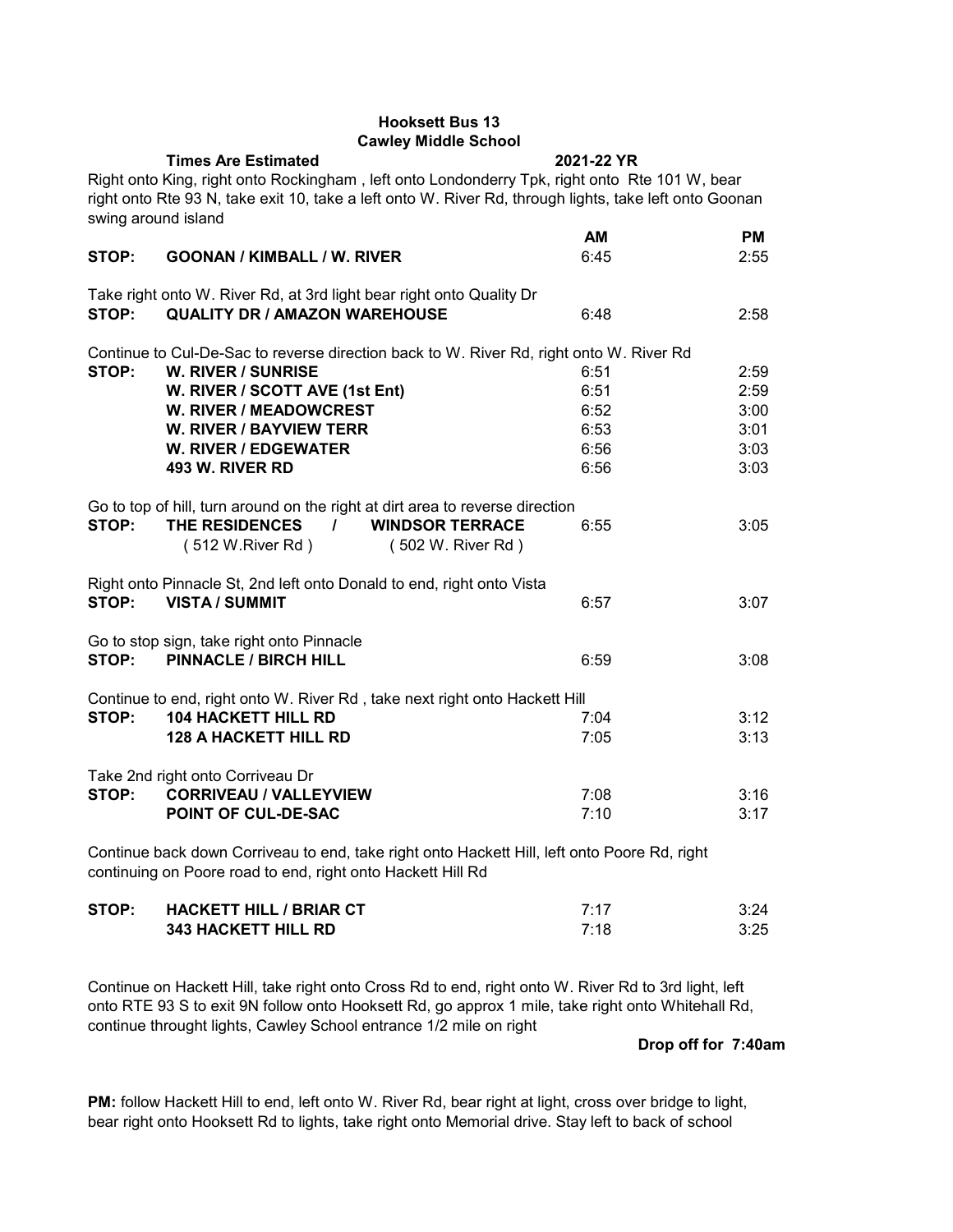# **Hooksett Bus 14 Cawley Middle School**

#### **Times Are Estimated 2021-22 YR**

Right onto King St., Right onto Rockingham, Right onto Londonderry Tpk to 2nd set of lights. Right at lights onto Hooksett Rd.

|       |                                                                                               | АM           | PM.          |
|-------|-----------------------------------------------------------------------------------------------|--------------|--------------|
| STOP: | <b>HOOKSETT / OAKHILL</b>                                                                     | 7:15         | 2:55         |
|       | <b>HOOKSETT / HUNT</b><br><b>HOOKSETT / GARY AVE</b>                                          | 7:16<br>7:17 | 2:56<br>2:57 |
|       |                                                                                               |              |              |
|       | At light take right onto Thames Rd                                                            |              |              |
| STOP: | <b>THAMES / SHANNON</b>                                                                       | 7:18         | 2:58         |
|       |                                                                                               |              |              |
|       | Take left onto Shannon                                                                        |              |              |
| STOP: | <b>SHANNON / WELLAND</b>                                                                      | 7:20         | 3:00         |
|       | Continue to lights, take right onto Hookset Rd, take 2nd left onto Morse Dr., follow to right |              |              |
| STOP: |                                                                                               |              |              |
|       | <b>MORSE / DALE AVE</b>                                                                       | 7:24         | 3:04         |
|       |                                                                                               |              |              |
|       | Take a left onto Dale Ave                                                                     |              |              |
| STOP: | DALE / CONDOS (2nd Ent)                                                                       | 7:27         | 3:07         |

Continue to end, take right onto Hooksett Rd., follow to set of lights at 99 restaurant, take left onto Londonderry Tpk. to lights, take left onto Whitehall Rd, Cawley School entrance is 1/2 mile on right. Take 1st left following around back of school, take 1st right to line up to unload students

## **Drop off for 7:40am**

**PM:** After last stop take a left at 2nd light onto Memorial Dr. stay to left to back of school.

**PM:** From Cawley, take a left onto Whitehall Rd, at lights right onto Londonderry Tpk. To end Take a right onto Hooksett Rd, at 2nd set of lights take right onto Lindsay

**Drop off for 7:40am**